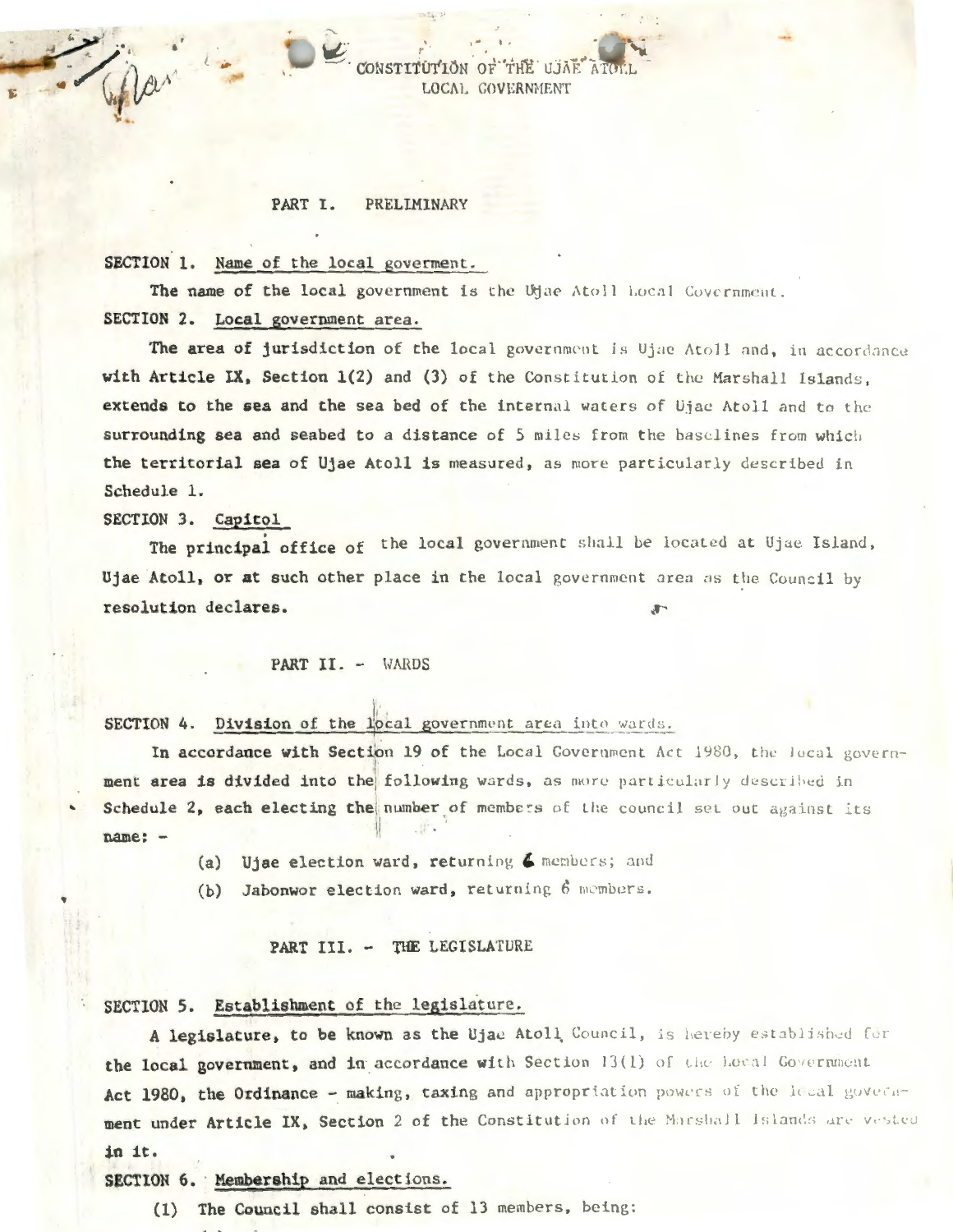qualifications:

- (a) be a resident of Ujae Atoll; and
- (b) have land rights in Ujae Atoll; and
- (c) be a voter in the election ward from which he is seeking election.

(2) The qualifications for the iroij seat referred to in Section  $6(1)(b)$  is recognition pursuant to customary law and traditional practice that the person has iroij rights.

SECTION 8. Term of office.

(1) The term of office as a member referred to in Section  $6(1)(a)$  shall be four years; and

- (a) commences on the day after his election is announced; and
- (b) terminates on the day before the next general election to the council.

(2) The term of office for the iroij member referred to in Section  $6(1)(b)$  shall be four years; and

- (a) commences upon announcement of his selection; and
- (b) terminates on the day before the next general election for the other Council members .

SECTION 9. Vacation of seats.

- (1) The seat of a member of the Council becomes vacant if, and only if  $-$ 
	- (a) his term of office terminates in accordance with Section 8; or
		- (b) he ceases to possess the qualifications for election that he was required, under Section 7, to have at the time of his election or appointment; dr
		- (c) he dies; or
	- (d) he resigns his seat by notice in writing to the local government; or
	- (e) he is removed  ${from of}$  office under Subsection  $(2)$ .

(2) The Council may, by the affirmative vote of not less than  $3/4$  of the total membership of the Council, remove a member from office, for cause.

SECTION 10. Casual vacancies.

(1) If the seat of a member of the Council referred to in Section  $6(1)(a)$  becomes vacant otherwise than by the termination of his term of office in accordance with Section 8, the vacancy shall be filled as soon as practicable by a special election in the ward or area that he represented.

SECTION 11. Meetings.

•

(1) Meetings of the Council shall be held at least once in every month of the calendar, on such days and at such times as are fixed by the Council, by resolution. or in default by the Mayor, by notice in accordance with the Rules of Procedure of the Council.

(2) The Chief Electoral Officer shall, as soon as practicable after the declara- $H$ an af the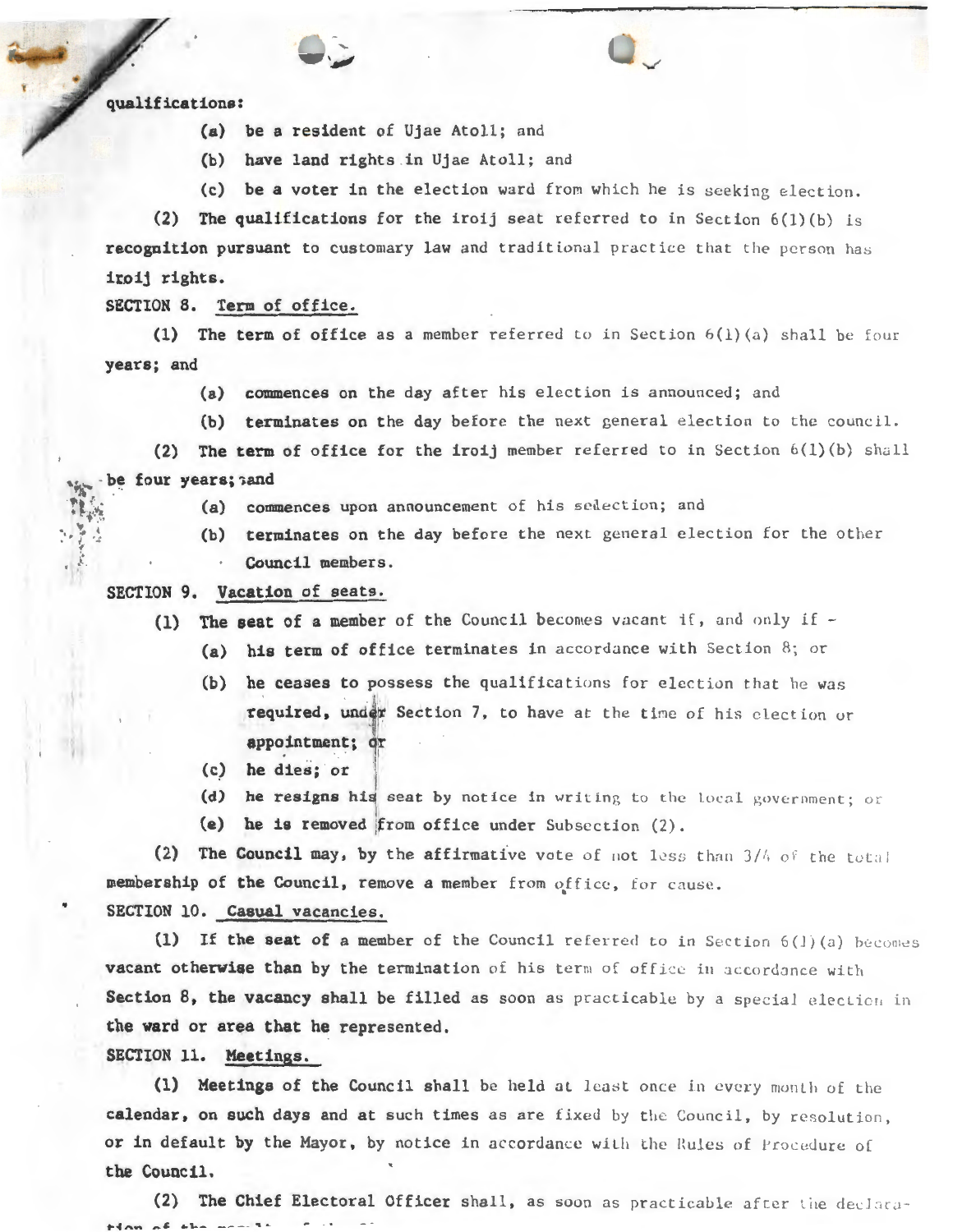The Mayor shall preside at all meetings of the Council at which he is present  $(7)$ and, subject to Section 18 and to the Rules of Procedure of the Council, in his absence or during a vacancy in his office a member elected by the members present shall preside.

(8) Except as otherwise provided by the Local Government Act 1980, all questions before a meeting of the Council shall be determined in accordance with the majority of the votes of the members present and voting, but no question shall be decided on an evenly-divided vote.

SECTION 12. Procedures.

(1) The Council shall keep and publish a journal of its proceedings.

(2) The Council shall make Rules of Procedure, not inconsistent with this Constitution, any Central Government law or any Ordinance of the local government, for the regulation and orderly conduct of its proceedings and the dispatch of its official business.

(3) Subject to this Constitution, any Central Covernment law or any Ordinance of the Ujae local government, the Council may regulate its own meetings and its words. SECTION 13. Committees.

The Council may establish standing and other committees to deal with any matter that can in its opinion more properly or more conveniently be dealt with by a committee.

PART IV. - THE HEAD OF THE LOCAL COVERNMENT

SECTION 14. Office of the head of the local government.

An office of head of the local government, who shall be known as the Mayor, is hereby established for the local government.

SECTION 15. Qualifications.

The Mayor must be a member of the Council who is 25 years of age or nore. SECTION 16. Election

(1) The Mayor shall be elected by the Council by the affirmative vote of majoric of the total number of the membership of the Council.

(2) If on a ballot no member receives the votes of a majority of the lotal number of the membership of the Council, the candidate receiving the lowest number of voces (or if there be more than one such candidate, one of them selected by lot) shall be excluded and a fresh ballot taken, and so on until one candidate has received the voces of a majority of the total number of the membership.

(3) If at the end of that procedure no candidate has received on a majority of the total membership of the Council, the election is void and a fresh election shall be held on the next sitting day of the Council, and so on until a member is elected Mayor. SECTION 17. Vacation of office.

(1) The office of the Mayor becomes vacant ii, and only if  $-$ 

(a) his seat in the Council becomes used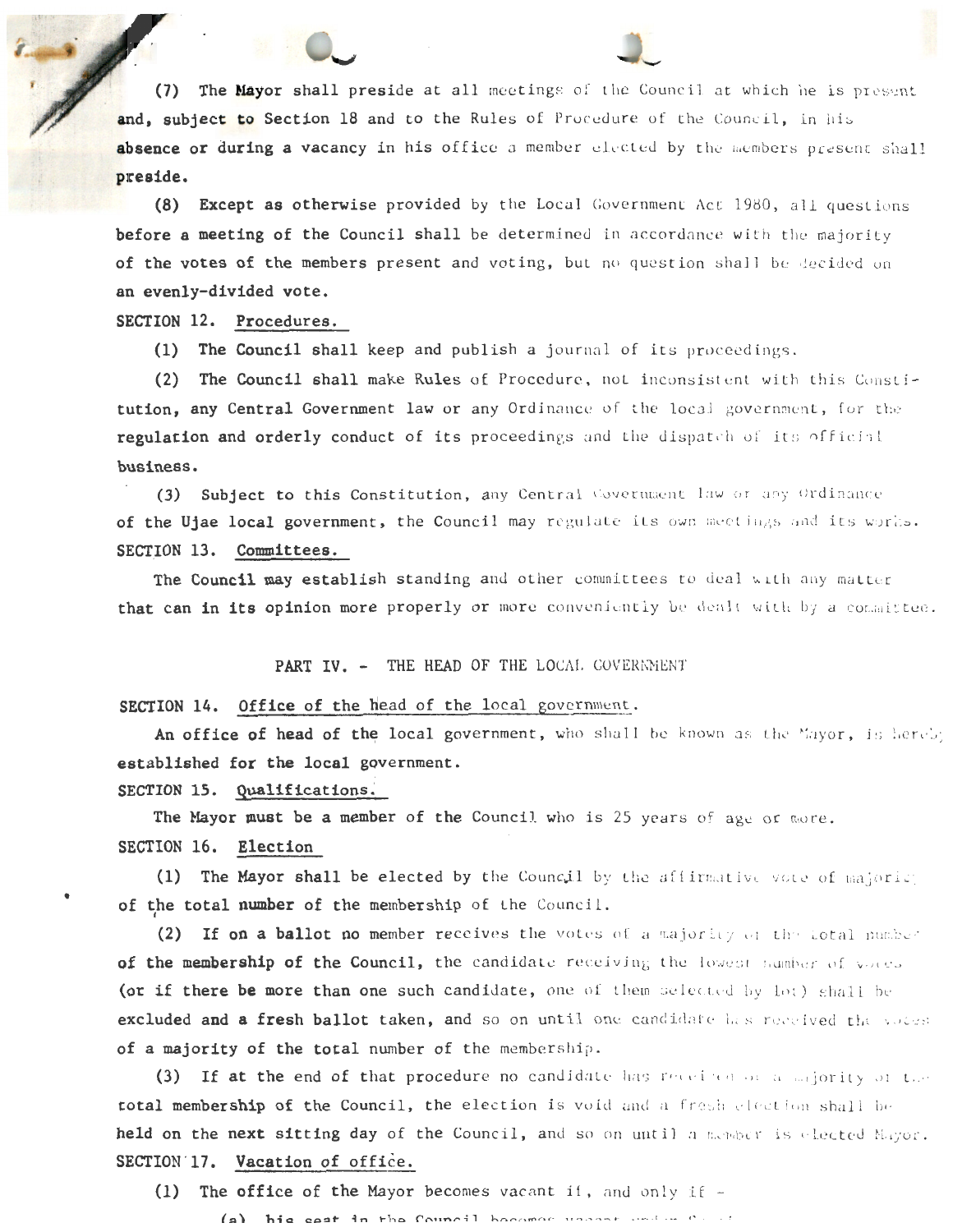## SECTION 18. Acting head of the local government

(1) In the event of the absence or incapacity of the Mayor, his functions shall be performed by a member of the Executive Committee appointed by him or, in default, the Executive Committee.

(2) For the purpose of the performance of any function of the Mayor that a member of the Executive Committee is authorized to perform by virtue of Subsection (1), the member shall be deemed to be the Mayor, and any reference in any law or in the Rules of Procedure of the Council to the Mayor shall be read as including a reference to the member accordingly.

**SECTION 19. Functions of the head of the Ujae local government** 

The Mayor has such powers, functions, duties and responsibilities as are conferred or imposed on him by this Constitution, an Ordinance of the local government, a Centra Government law or the Rules of Procedure of the local government.

### PART V. - THE EXECUTIVE

SECTION 20. Establishment of the executive.

(1) An executive committee of the Ujae Atoll Council, is hereby established, whic shall, in accordance with Section 14(1) of the Local Government Act 1980, be the princ executive arm of the Ujae local government.

(2) The Executive Committee is collectively responsible to the Council for the executive government of the local government of the local government area, and for the performance of the functions of the Executive Committee, any Ordinance of the local government or a Central Government law.

SECTION 21. Composition.

- (1) The Executive Committee shall consist of -
	- (a) the Mayor; and
	- (b) five members of the Council appointed by the Mayor in writing with the approval of the Council, to' be known as Executive Members.
- (2) The quorum for a meeting of the Executive Committee is three.

SECTION 22. Vacation of office.

- The office of the Mayor becomes vacant in accordance with Section 17.  $(1)$
- The office of an Executive Member becomes vacant if, and only if - $(2)$ 
	- (a) his seat in the Council becomes vacant under Section 9; or
	- (b) the office of the Mayor becomes vacant under Section 17; or
	- (c) he is dismissed from office under Subsection (3); or
	- (d) he resigns his office by notice in writing to the Mayor.
- (3) The Mayor may at any time, with casue, dismiss an Executive Member from offic

(4) If the office of the Mayor becomes vacant otherwise than by reason of his dismissal under Section 17(2), the Executive Members shall continue to perform their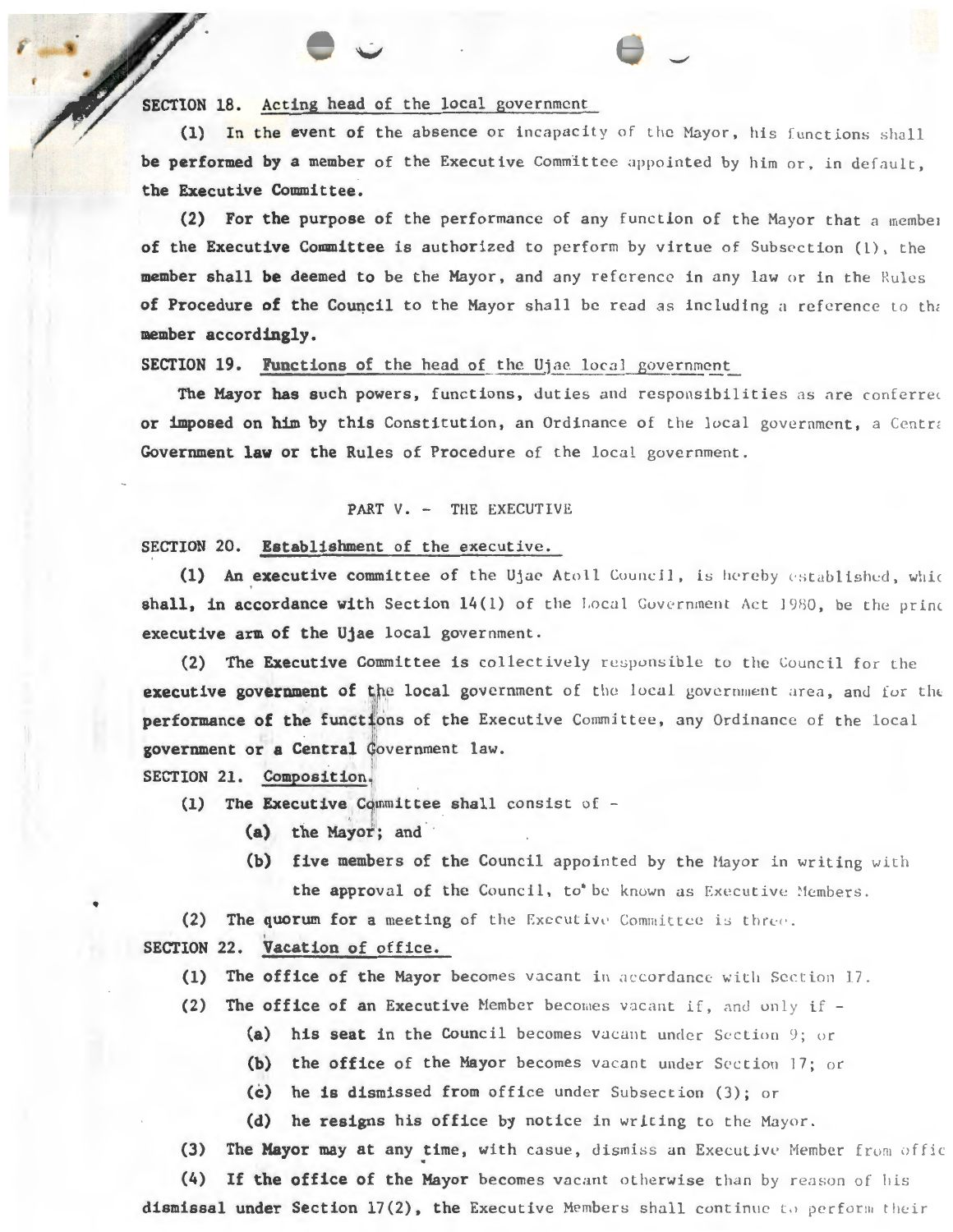(b) appoint a member of the Council to act as an Executive Member, or both, during the absence or incapacity.

SECTION 24. Allocation of responsibilities to Executive Members.

(1) Subject to this Constitution, any Ordinance of the | Haw Council and any Central Government law, the Mayor may from time to time allocate to an Executive Member responsibility for matters within the competence of the Executive Committee (including responsibility for the administration of Ordinances of the Ujae local government).

(2) The Mayor is responsible for any matter responsibility for which is not for the time being allocated under Subsection (1).

(3) Nothing in this section affects the collective responsibility of the Executive Committee under Section 20(2).

SECTION 25. Functions of the Executive Committee.

The Executive Committee has such powers, functions, duties and responsibilities as are conferred or imposed on it by this Constitution, an Ordinance of the local government or a Central Government law.

SECTION 26. Advice to the Council, etc., or certain matters.

(1) The Mayor shall promptly notify the Council and the Minister of the Government of the Marshall Islands responsible for local government matters of -

- (a) the appointment, dismissal or resignation of a member of the Executive Committee; or
- (b) the appointment, or the termination of the appointment of a member of the Council to act as an Executive Member under Section 23(b); or
- (c) the appointment by him of a member of the Executive Committee to perform the functions of the Mayor under Section  $18(1)$ ; or
- (d) the allocation under Section 24(1) of responsibilities to Executive Members and the appointment under Section 23(a) of an Executive Member to perfrom functions of another Executive Member.

(2) The Executive Committee shall promptly notify the Council and the Minister of the Government of the Marshall Islands responsible for local government matters of the appointment by it of a member of the Executive Committee to perform the functions of the Mayor under Section 18(1).

(3) The Clerk of the Ujae local government shall promptly notify the Council and the Minister of the Government of the Marshall Islands responsible for local government matters of the resignation of the Mayor under Section  $17(1)(c)$ , or of the dismissed of the Mayor under Section 17(2).

#### PART VI. - FINANCE

SECTION 27. Control of revenue and expenditure.

(1) No taxes shall be imposed and no other revenue shall be raised, and no menty of the local government shall be expended, unless authorized by law.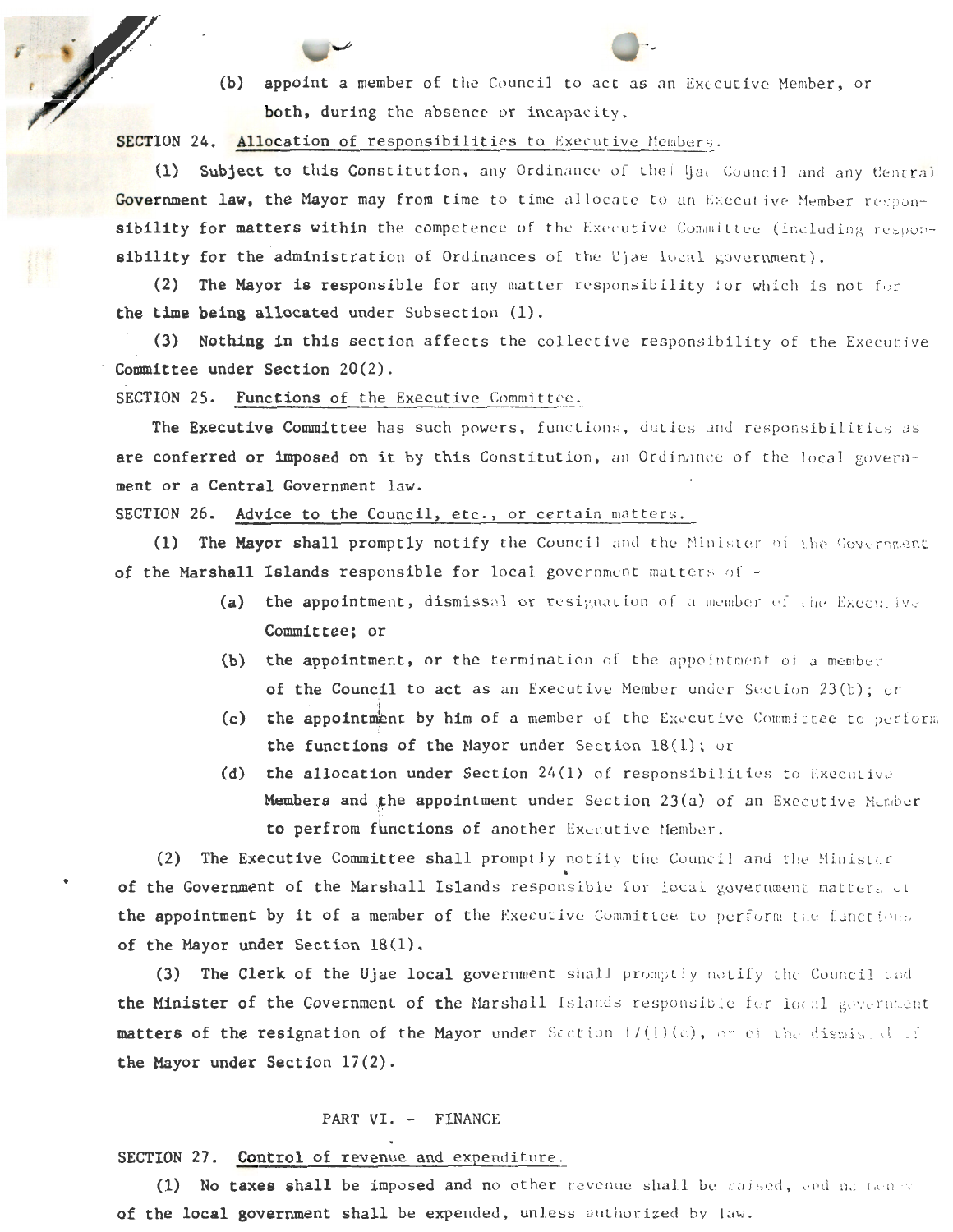shall make recommendations to the Council for the raising of taxes and other revenue, and for the expenditure of money of the local government.

(2) The Executive Committee is accountable to the Council for all expenditure of money of the local government and for relating such expenditure to appropriations made by the Council or to other authority conferred by this Constitution, an Ordinance of the local government or a Central Government law.

(3) Except on the recommendation or with the consent of the Executive Committee, signified by or on behalf of the Mayor, the Council shall not make or approve any Ordinance or other proceeding introduced by a member other than the Mayor or an Executiv member if the Ordinance or proceeding would, in the opinion of the member of the Council presiding -

- (a) dispose of or charge any of the revenues of the local government; or
- (b) revoke or alter (otherwise than by way of reduction) any such disposition or charge; or
- (c) impose, alter or abolish any tax, rate, due, fee or fine.

SECTION 29. Budgets and appropriations.

(1) The Executive Committee shall cause to be introduced into the Council in respect of each financial year -

- (a) a set of budget estimates of revenue and expenditure; and
- (b) an Appropriation Ordinance to make appropriations for expenditure, and may introduce additional supplementary estimates and Supplementary Appropritaion Ordinances.

(2) Subject to any Local Government Administrative Memoranda issued under Section 41(1)(a) of the Local Government Act 1980 in relation to the format of Ordinances and to any Local Government Financial Memoranda issued under Section 41(2) of that Act, Appropriation Ordinances and Supplementary Appropriation Ordinances shall follow the general form of Central Government Appropriation Bills and Supplementary Appropriation Bills under Article VIII, Sections 6 and 8 of the Constitution of the Marshall Islands.

(3) Subject to any Local Government Financial Memoranda issued under Section 41(2) of the Local Government Act 1980, an Ordinance of the local government may make provision in accordance with the principles of Article VIII, Section 7 and 9 of the Constitution of the Marshall Islands, for anticipated and re-programmed expenditure and a Contingencies Fund.

(4) Nothing in this section prevents appropriations for specific purposes being included in an Ordinance of the local government other than an Appropriation Ordinance or a Supplementary Appropriation Ordinance.

(5) Appropriations lapse at the end of the financial year to which they respectively relate, unless, in relation to any particular head of appropriation, an Ordinance of the local government provides otherwise.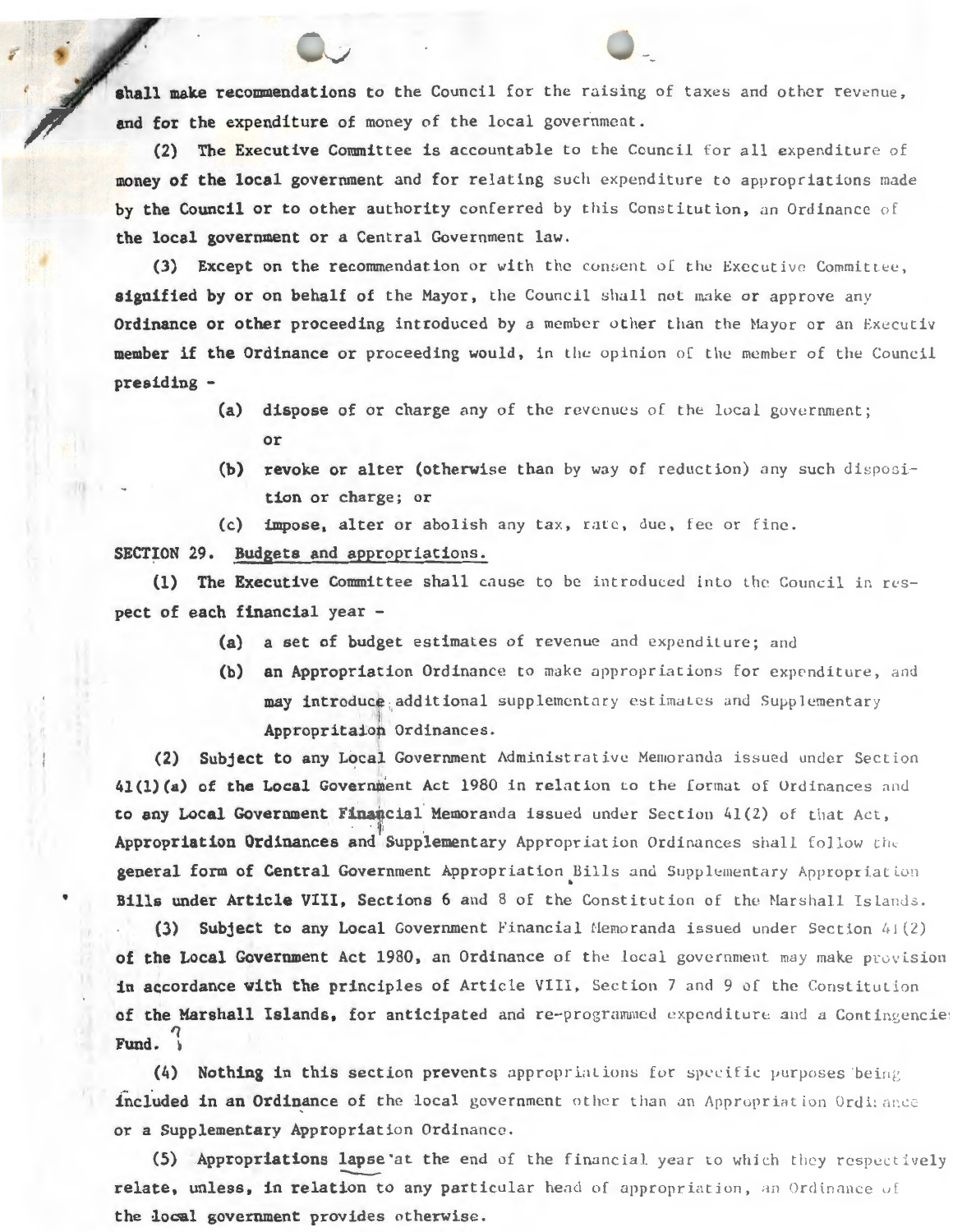- (b) subject to such memoranda, any directions of the Auditor-General; and
- (c) subject to such memoranda and directions, any Ordinance of the local government.

(3) The Executive Committee shall, as soon as practicable after the end of a financial year, lay before the Council accounts relating to all revenues and expenditures of the local government for that financial year, together with any report of the audit of the accounts under Section 32.

# SECTION 32. Audit

(1) In addition to the audit provided for by Section 35 of the Local Government Act 1980, the Auditor-General or a person authorized by him may at any time audit the accounts and records of the local government, and any accounts laid or to be laid before the Council under Section 31(3).

(2) The Auditor-General or authorized person shall report to the Council and to the Minister of the Government of the Marshall Islands responsible for local government matters on the audit and shall, in his report, draw attention to any irregularities in the accounts and records, or in the accounts, as the case may be.

(3) For the purpose of an audit under Subsection (1), the Auditor General or authorized person has the powers and rights referred to in Article VIII, Section 15 of the Constitution of the Marshall Islands .

SECTION 33. Financial Memoranda.

Subject to this Constitution, all persons concerned with the financial administration of the local government shall comply with any Local Government Financial Memoranda issued under Section 41(2) of the Local Government Act 1980.

#### PART VII. - STAFF I

I

SECTION 34. Employment of staff

•

(1) The Mayor, on behalf of the local goverhment, may appoint a Clerk of the local government, and such other officers and employees as he considers nacesuar for the effective operation of the local government.

(2) The local government is the employer of the Clerk and the other officers ...! employees.

(3) The terms and conditions of appointment and employment of the Clerk and the other officers and employees shall be determined by or under an Ordinance of the next government, and in the absence of such an Ordinance are, with the necessar; medifications those of members of the Public Service holding equivalent positions, for which purp se any reference in any Central Covernment law to -

> (a) the Chief Secretary or a department head-shall be read as a reference to the Clerk; or